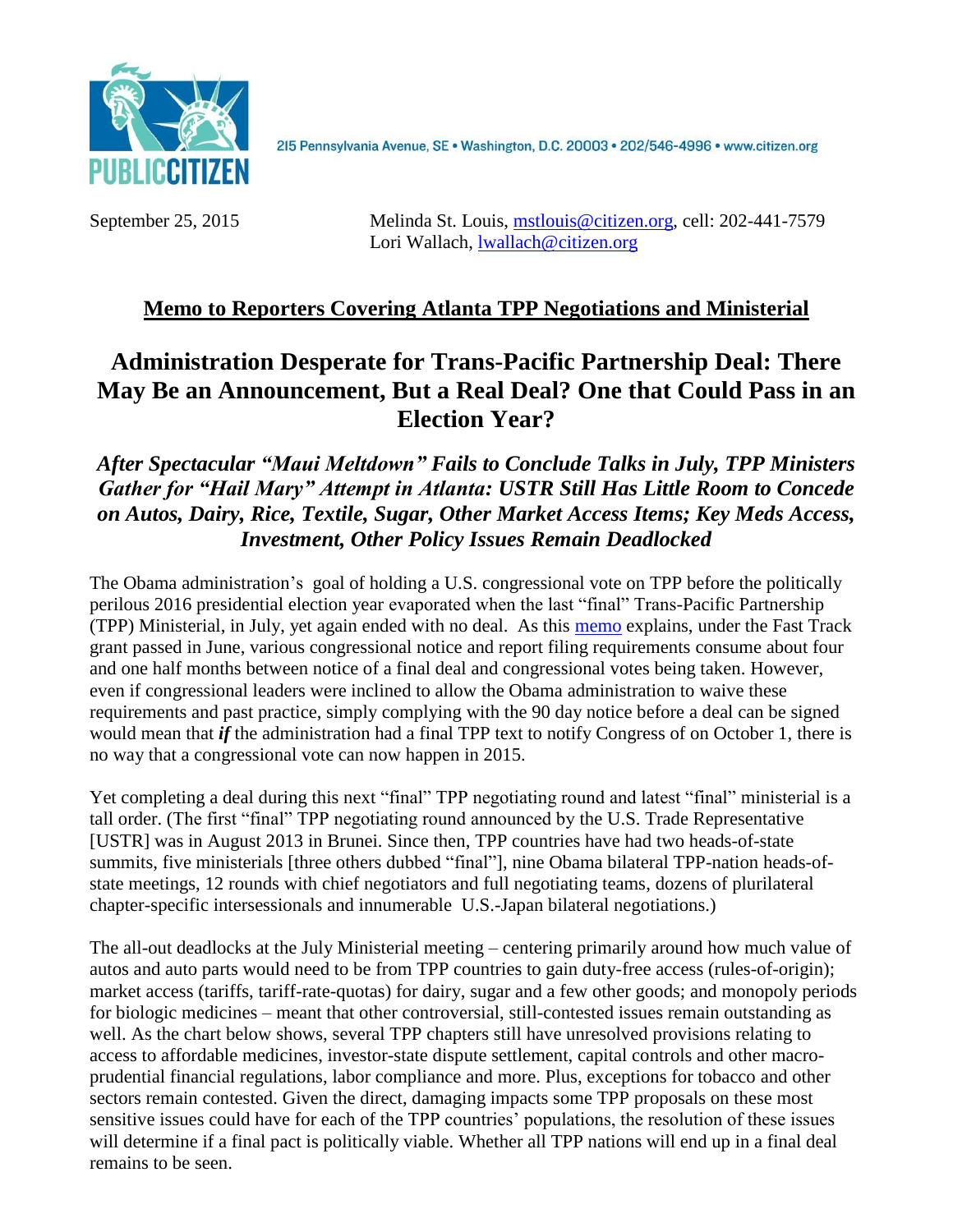As well, additional market access and rule-of-origin issues remain unresolved. This includes demands that the U.S. provide more duty-free access for sugar from Australia, clothing from Vietnam made with Chinese fabric, and Japanese auto parts, and that the U.S. back down on agricultural market access demands on Canada and Japan. There are additional demands that Malaysia, Singapore, Vietnam and other nations limit subsidies to state-owned enterprises, and the schedule of exceptions and commitments for state-owned enterprises remains contested.

Whether or not any real deal is made, TPP countries are desperate to announce a "breakthrough". But for whom would it be a breakthrough? The TPP-country negotiators are well past their worst-casescenario deadlines and more than ready to be done. They are already facing the nightmare of a U.S. congressional TPP vote in a U.S. presidential year with both Democratic and Republican presidential candidates attacking the TPP and all of the House of Representatives – that narrowly passed Fast Track – also facing the electorate. Ten Presidential candidates have pushed anti-TPP messages in their campaigning, stoking voters' ire about the pact. Senator Bernie Sanders, running for President on the Democratic ticket, has repeatedly said that ["The TPP must be defeated."](http://www.huffingtonpost.com/rep-bernie-sanders/the-tpp-must-be-defeated_b_7352166.html) Donald Trump, Republican frontrunner, has also repeatedly slammed the TPP, stating ["It's a horrible deal for the United States and](http://www.breitbart.com/big-government/2015/05/08/exclusive-donald-trump-disaster-trade-deal-empowers-americas-enemies-another-sign-country-is-going-to-hell/)  [it should not pass."](http://www.breitbart.com/big-government/2015/05/08/exclusive-donald-trump-disaster-trade-deal-empowers-americas-enemies-another-sign-country-is-going-to-hell/)

The corporate representatives comprising most of the 600 official U.S. trade advisors want a deal now, because the current text largely reflects their demands – and depending on how the most controversial outstanding issues are resolved could represent roll backs of past trade pact reforms on access to medicines, environmental standards and more. But for many people in the TPP countries, a deal based on the current text would not be good news.

The corporate lobby and TPP-country negotiators missed their last do-or-die moment to inject momentum into the TPP process at the July ministerial, so now, despite a failure to resolve the deadlock on rule-of-origin on autos, they are trying again. And, because the margin of passage for Fast Track was so narrow, the Obama administration has little latitude to make concessions to get a deal. Many of the 28 House Democrats that supported Fast Track authority for Obama explicitly said their support for TPP relied on certain goals being met, including strong enforceable labor and environmental standards and not rolling back past patent rule reforms relating to access to medicines – terms meeting the "May 2007" standard that elements of the TPP seem to fail. And, many of the conservative Republicans that opposed Fast Track for Obama or who were convinced to support it at the last moment are the same representatives for whom the sugar and textile issues will decide their TPP position. Thus, concessions on these items mean less support.

This dynamic and the increasing ire coming from the rice, sugar and other business sectors that did not oppose Fast Track cast doubts among U.S. TPP partners about whether the Obama administration can deliver a House majority to pass the TPP even with Fast Track authority in place. In July, in just three days, [160 House members](http://democrats.waysandmeans.house.gov/press-release/160-members-congress-call-state-department-not-upgrade-malaysia-ranking-2015) (including a bloc of Republicans and 13 representatives who supported Fast Track) signed a letter calling on the Obama administration not to remove TPP nation Malaysia from the State Department's worst category of human trafficking violators. The Administration's cynical move to upgrade Malaysia so that the TPP could be subject to Fast Track has drawn continued outrage from Congress, including from [Senate Republican Bob Corker,](http://www.foreign.senate.gov/press/chair/release/corker-fears-politicization-of-state-departments-2015-human-trafficking-report-over-questionable-upgrades-) chair of the Foreign Relations Committee (and Fast Track supporter), during a Senate hearing and from a growing number of House members who are cosponsoring a bipartisan [House resolution](http://www.gpo.gov/fdsys/pkg/BILLS-114hconres65ih/pdf/BILLS-114hconres65ih.pdf) condemning the Administration's move. Other representatives are suggesting that Canada should be excluded from the TPP because it refuses to make certain agriculture concessions. Yet, if any country is jettisoned, the whole deal becomes harder to complete.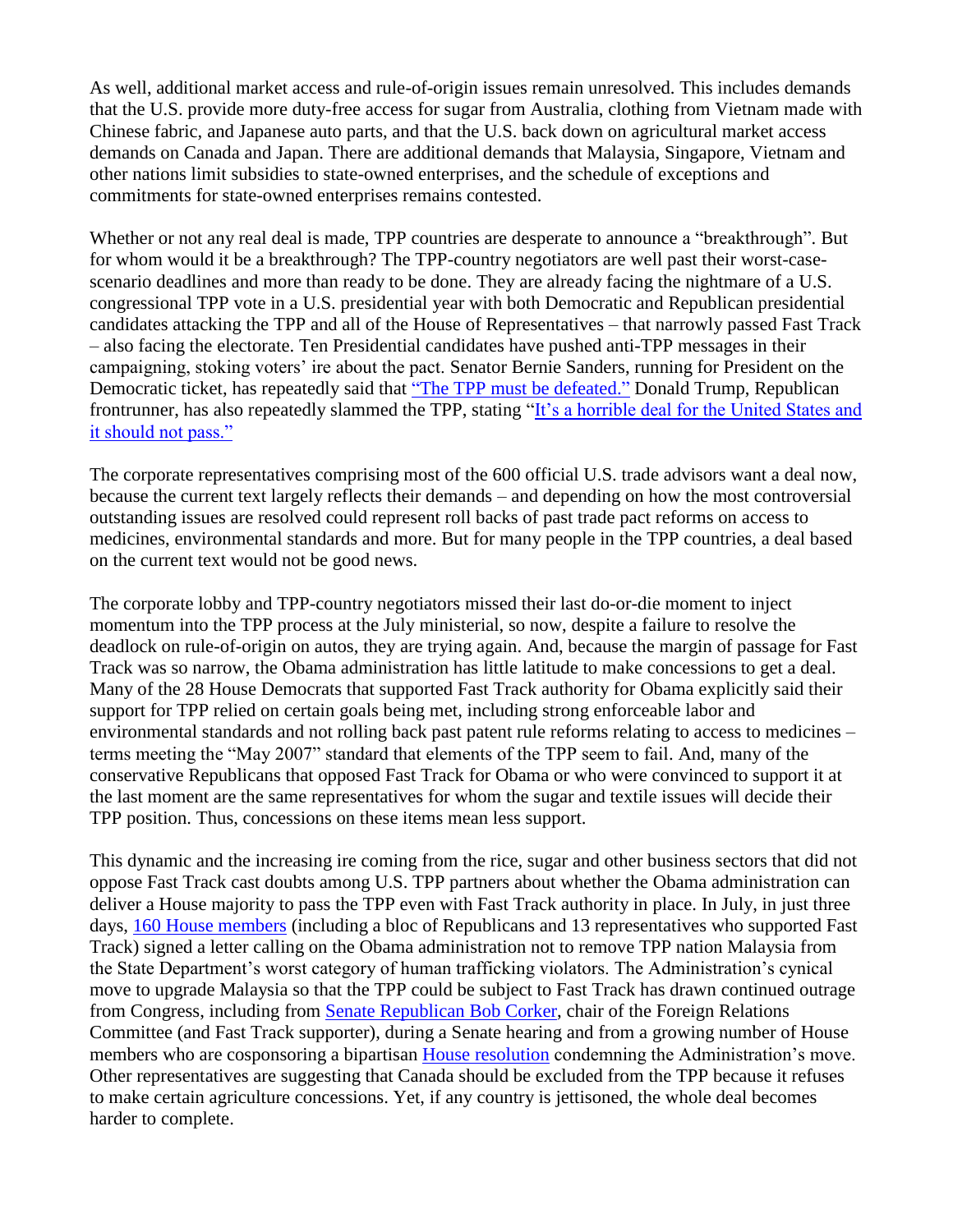A checklist of the unresolved issues is included below. Despite the unprecedented secrecy surrounding the TPP negotiations, leaks of TPP documents are fueling opposition in many TPP countries as the pact's prospective threats are revealed. As a result, the other TPP-nation governments face considerable domestic political liability for acceding to various U.S. TPP demands.

## *TPP deal checklist: These issues must be resolved to get a deal, but if these deadlocks are resolved against the public interest, would a final deal be politically viable?*

**Intellectual Property Chapter Patent and "Transparency" Text on Medicine Pricing Rules**  Most other TPP countries have continued to oppose U.S. proposals to expand pharmaceutical monopolies, including through long new exclusivity periods for biologic medicines marketing and data that would keep more affordable "bio-similar" medicines off the market. Indeed, the deadlock over monopoly periods for biologic medicines was a key factor in the failure of the Maui ministerial. Other TPP countries have also opposed the U.S. proposals for new monopoly patents for new uses of already-patented drugs that would promote patent evergreening, longer patents and through "linkage" rules that burden government drug-safety agencies with responsibilities to investigate patent status of medicines. These terms would deliver on Big Pharma's demands that the TPP grant new monopoly powers that raise medicine prices. Representatives of the powerful American pharmaceutical industry have threatened to oppose the TPP if the pact includes reforms made in 2007 that remedied extreme provisions in past U.S. Free Trade Agreements (FTAs). A sizeable bloc in Congress has stated that it will oppose the TPP if the reformed provisions are not included, as well as additional medicine access terms. TPP countries also still cannot agree on a mechanism to determine if and how the medicine patent rules will apply differently to different countries based on their level of development. U.S. officials are demanding that eventually the same extreme patent terms would apply to all of the developing countries in the TPP. This would reverse the past U.S. approach, which allowed poorer countries more flexibilities *permanently* to ensure their populations had access to affordable medicine.

Another contested issue is the U.S. proposal for a cynically dubbed "Annex on Transparency and Procedural Fairness for Healthcare Technologies" that would allow drug firms to challenge medicine formulary reimbursement decisions about both price levels and whether to include a specific drug for use in government programs. These are the provisions that have led U.S. seniors' organizations, such as AARP, to engage in the TPP debate, because they would raise the prices of drugs seniors obtain through various U.S. government programs. The target of these terms demanded by the brand-name drug industry ostensibly was the national health care systems in New Zealand, Australia and other TPP nations that use formulary lists to reduce health care costs. There, public and legislator opposition to the U.S. proposal is virulent, making concessions politically perilous. But, an increasing number of U.S. state officials, Democratic congressional supporters of the Affordable Care Act and seniors groups also oppose these terms, which could raise prices here.

#### **Investor-State Dispute Settlement (ISDS)**

Australia is demanding a broad exception to ISDS, which elevates individual corporations to equal status with sovereign nations and allows them to enforce a public treaty by "suing" national governments for compensation before international tribunals comprised of private-sector attorneys over claims that government actions undermine their expected future profits. The National Conference of State Legislatures, the body representing the 50 U.S. state legislative bodies, has adopted a policy of opposing any trade agreement with investor-state enforcement. The United States is demanding all countries submit to this system. Even those TPP nations that have agreed to investor-state enforcement oppose the U.S. demand that government natural resource concessions, private-public-partnership utility management contracts and procurement contracts be subject to such extra-judicial processes. And, the United States has consistently opposed an exception supported by most other TPP nations that would safeguard domestic environmental, health and other policies from the TPP tribunals.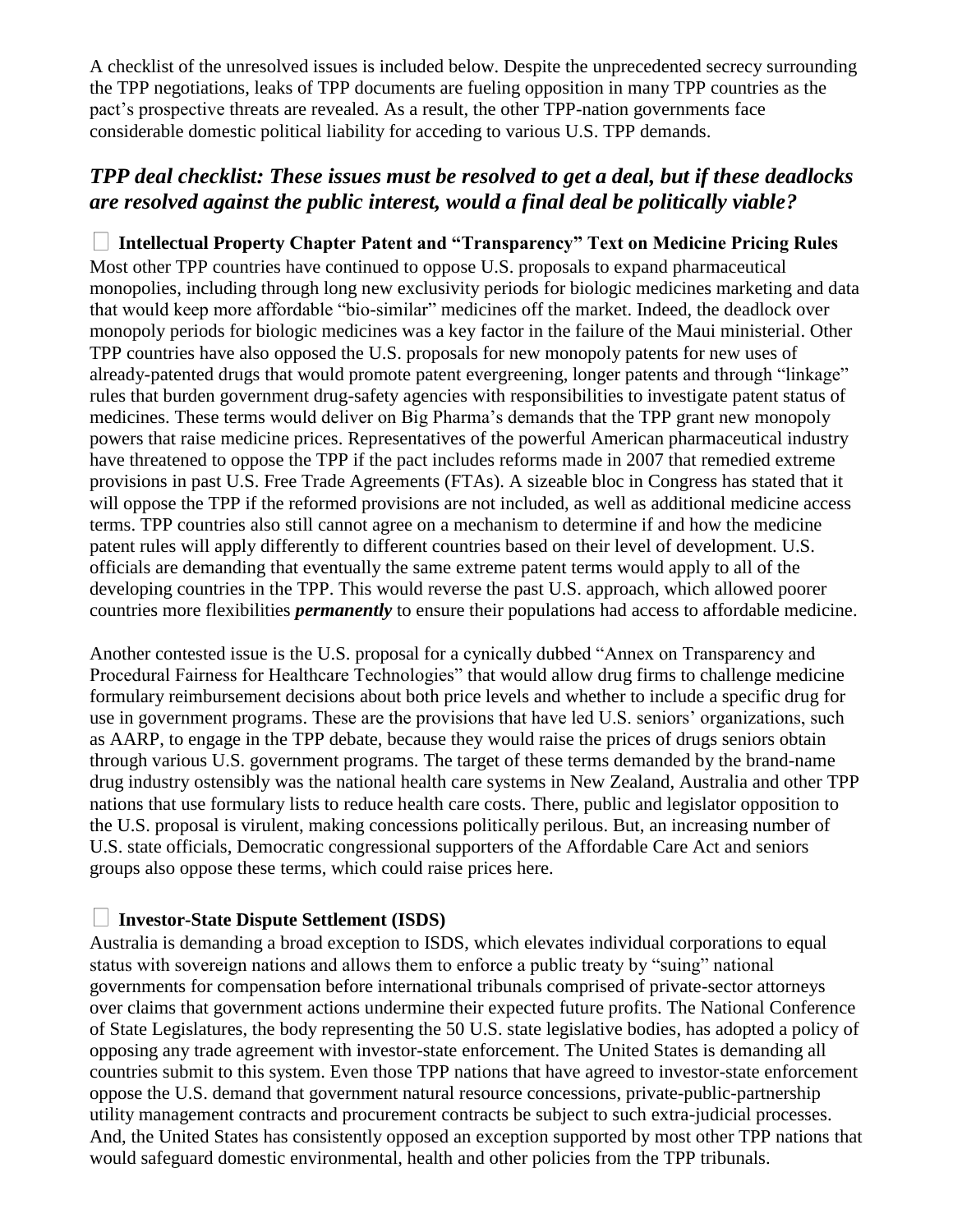## **State-Owned Enterprises**

After years of deadlock during which countries could not even agree on a text from which to negotiate, rules were finally agreed to, in part by use of ambiguous language. That makes the definitions of what activities are covered and the lists of covered entities and exceptions especially critical and these issues remain unresolved. To complete a deal, either the United States will have to roll back its demands, which would be extremely unpopular in Congress, or a bloc of TPP countries with numerous stateowned enterprises could have to make major concessions.

## **Financial Regulation and Capital Controls**

With the International Monetary Fund endorsing the use of capital controls to avoid floods of speculative capital that cause financial crises, it's no surprise that a U.S. demand that the TPP include a ban on the use of various commonsense, macro-prudential measures, including capital controls and financial transaction taxes, has sparked broad concern. Other TPP countries have rejected a U.S. proposal that would do little to protect capital controls used to prevent financial crises. In a letter over the summer, Democratic leaders of the House trade and finance committees warned USTR against concluding any TPP that undermines the ability to impose capital controls to prevent or mitigate financial crises.

#### **Internet Governance, Access to Information and Copyright Extensions**

Hollywood and recording industry-inspired proposals that would greatly extend copyright durations, limit innovation, restrict access to educational materials and force Internet providers to act as "copyright enforcers" (think of the SOPA/PIPA debacle) have triggered public outrage in numerous TPP countries, which led to a negotiation stalemate for years. The United States has continued to demand that the TPP be used to require countries to adopt domestic copyright terms beyond international norms and aggressive copyright and enforcement provisions that would limit the public domain and Internet freedoms. There remains disagreement about whether copyright should be able to keep works of art and literature out of the public domain for 70 years after death of the author.

#### **The Battle over "Certification" and a Mechanism for the TPP to Go into Effect**

Agreement on the legal mechanisms required for implementing the TPP has proven extremely elusive. A standard provision in the implementing legislation of past U.S. trade agreements requires that, after the U.S. Congress ratifies the pact, the president withhold formal written notification of that approval from partner countries until the president certifies that the partner countries have altered their own laws and policies to comply with the trade deal. Congress insists on this process to ensure that U.S. trade partners are complying with pacts' terms. But for the other countries, it means that even after both the United States and its trade partners have ratified an agreement, it takes effect only after the United States unilaterally certifies that its partners have changed domestic laws according to U.S. demands. TPP nations argue the certification process gives the U.S. government and corporations enormous leverage to force them to conform to American interpretation of trade agreement terms – some of which are often deliberately vague, opaque and contentious. They oppose this process, which also often delays implementation of agreements. It is unclear how this thorny issue can be resolved in a way that will not create enormous political backlash in the U.S. or the other TPP countries.

## **Sensitive Market Access Issues**

• **Autos:** Objections by Canada and Mexico to the rules-of-origin for autos and trucks and auto parts that had been agreed in closed-door bilateral talks between the United States and Japan blew up the July ministerial meeting. The NAFTA countries rejected a deal that would require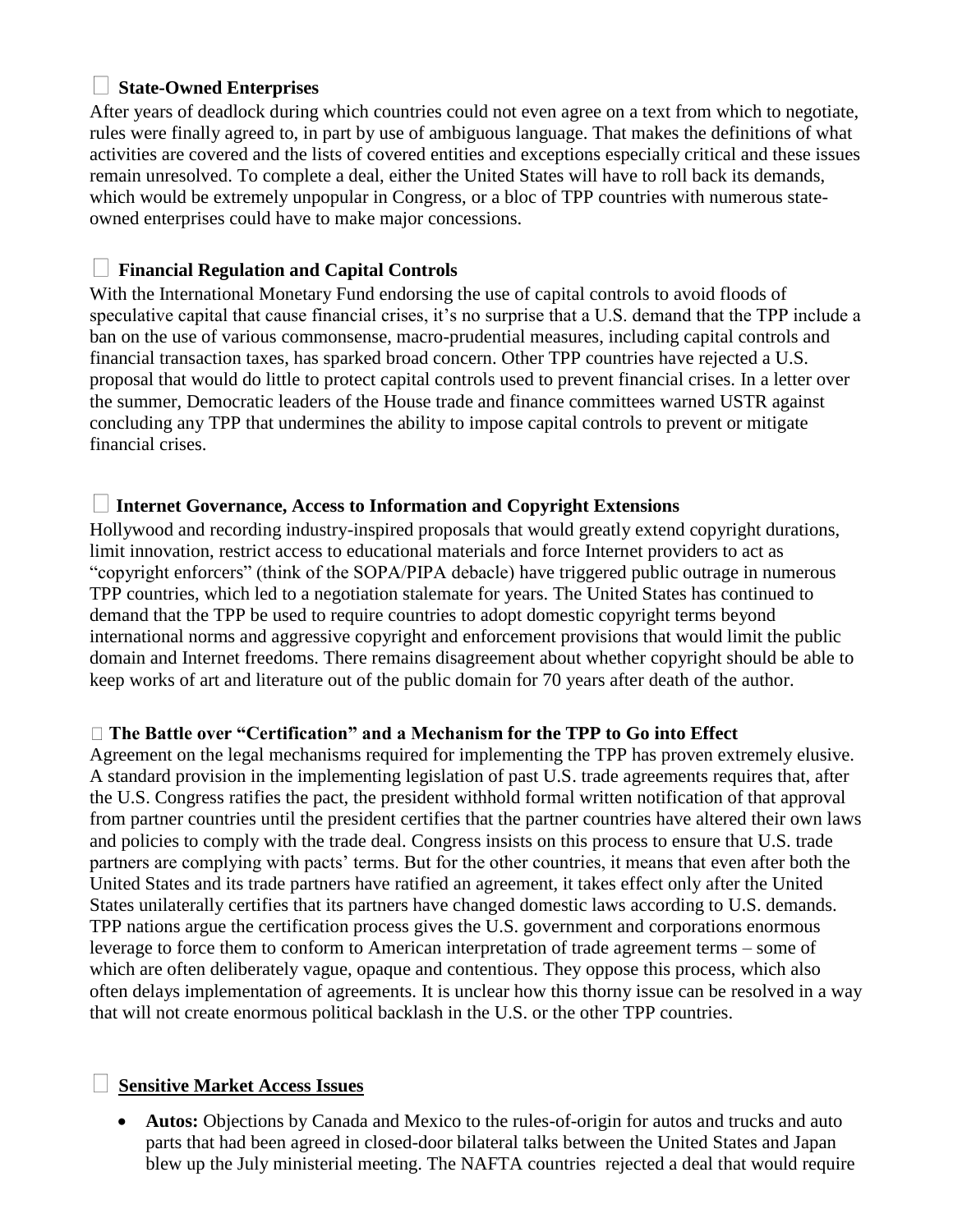just 45 percent of the value of finished automobiles and 30 percent of the value of auto parts to be made with "regional value content" (content from any of the 12 TPP countries) to qualify for preferential TPP access. In stark contrast, NAFTA required 62.5 percent regional value content for autos and light trucks and 60 percent for other auto parts. Over 20 years, those NAFTA rules of original have transformed Mexico into the world's [seventh largest producer of cars](http://www.wsj.com/articles/why-auto-makers-are-building-new-factories-in-mexico-not-the-u-s-1426645802) and [the fifth largest producer of auto parts](http://www.oesa.org/Doc-Vault/Knowledge-Center/Intl-Markets-and-Trade-Content/ProMexico-Auto-Parts.pdf) as tens of thousands of high-wage U.S. auto sector jobs were lost. Now even after the Obama administration took aggressive action to [save the U.S.](http://www.detroitnews.com/story/business/autos/2015/01/06/obama-auto-turnaround/21367431/)  [auto sector,](http://www.detroitnews.com/story/business/autos/2015/01/06/obama-auto-turnaround/21367431/) it was willing to agree with Japan to TPP rules of origin that would flood the U.S. market with autos and parts with high Chinese and Thai content – killing more U.S. jobs in that sector, hurting supplier industries such as steel, and slamming Mexico and U.S. border states that support the NAFTA auto trade by eroding the NAFTA preferences. While negotiators from the four countries have met repeatedly in the intervening weeks, they [have not yet reached](http://www.theglobeandmail.com/news/politics/canada-confirms-presence-at-tpp-talks-in-atlanta/article26511138/) a compromise. If they do, the political costs of those deals will be extremely high. A flotilla of recent letters from [U.S. auto parts makers,](http://www.mema.org/Main-Menu/Industry-News/MEMA-Industry-News/September-2015/September-25-2015/MEMA-Urges-USTR.html) auto parts makers in [Canada and Mexico,](https://apma.ca/) and the [steel industries](http://www.steel.org/~/media/Files/AISI/Public%20Policy/Letters/Joint_Letter_TPP-RVC_Sept_21_2015_signed.pdf) from all three countries highlight those political costs. Key [senators also urged](http://www.detroitnews.com/story/business/autos/2015/09/10/auto-trade-talks/72006270/)  [USTR](http://www.detroitnews.com/story/business/autos/2015/09/10/auto-trade-talks/72006270/) to take a hard line in the auto talks. As well, just this week, [labor union confederations](http://www.aflcio.org/Press-Room/Press-Releases/No-Amount-of-Negotiations-Make-TPP-a-Good-Deal-for-Working-People) of Canada, Mexico and the United States stated their staunch opposition to relaxing the rules of origin below the level already in NAFTA. Meanwhile, the politically powerful U.S. auto firms have [demanded the inclusion of strong, enforceable disciplines on currency](http://americanautocouncil.org/sites/default/files/tpp/Proposed%20Currency%20Summary%20FINAL.pdf) in the TPP.

- **Agriculture:** Japan's parliament has listed five "sacred" commodities that must be excluded from TPP tariff-zeroing: rice, beef/pork, wheat, sugar and dairy. The United States reportedly had backed down on its demand, also pushed by New Zealand and other TPP nations, that Japan agree to zero tariffs for all of the hundreds of product lines under those categories. A deal that falls short of tariff zeroing but allows more U.S. rice imports is rumored, but [the U.S. rice](http://insidetrade.com/login-redirect-no-cookie?n=149886&destination=node/149886)  [industry](http://insidetrade.com/login-redirect-no-cookie?n=149886&destination=node/149886) recently made clear its displeasure with a potential deal that does not go far enough. Meanwhile, Australia wants U.S. access for its sugar exports, a demand that the United States rejected in its bilateral FTA with Australia. However, USTR has declared it will not "undermine the sugar program" of the United States – in no small part to avoid the wrath of the politically powerful U.S. sugar industry, which has strong support among Democrats and Republicans in Congress. New Zealand's main TPP demand is increased access to American and Canadian markets for its massive dairy export industry. But the U.S. dairy industry, which represents farmers and processors in numerous congressional districts, strongly opposes this demand unless Canada provides significantly more dairy access. This would require Canada to weaken or dismantle its supply management system for dairy. Indeed, many Republican and Democratic members of Congress with dairy farmers in their districts suggested that Canada should be left out of the TPP if it does not grant significant dairy access. Meanwhile, just days before the Atlanta meeting, New Zealand's trade minister was threatening not to attend, stating "what [is on the table \[for dairy\] is, in our opinion, completely inadequate."](http://www.radionz.co.nz/news/political/285237/groser-unsure-whether-tpp-meeting-worthwhile)
- **Apparel and Shoes**: Vietnam has insisted on duty-free access for its clothing made with inputs from China and other non-TPP nations, and the elimination of U.S. tariffs on footwear. The "rule of origin" Vietnam requests would reverse a long-standing "yarn forward" rule included in past U.S. pacts to support U.S. jobs. If honored, Vietnam's demand would increase the uncertainty that Congress would approve the TPP.
- **Government Procurement:** The United States wants national government contracts above a set threshold be made available to firms from all TPP countries on equal terms. But many Democratic and Republican members of Congress oppose any waiver of Buy American preferences, which would be required to implement this rule. The U.S. demand has also raised broad opposition in Malaysia, where its "*bumiputera* policy" – which guarantees a portion of government procurement contracts go to ethnic Malays – is key to preventing a recurrence of violent attacks against the country's ethnic Chinese population, which dominates its business sector. Other TPP nations have maintained that the United States should guarantee that their firms will get the same access to the 50 U.S. states' procurement activities as they would